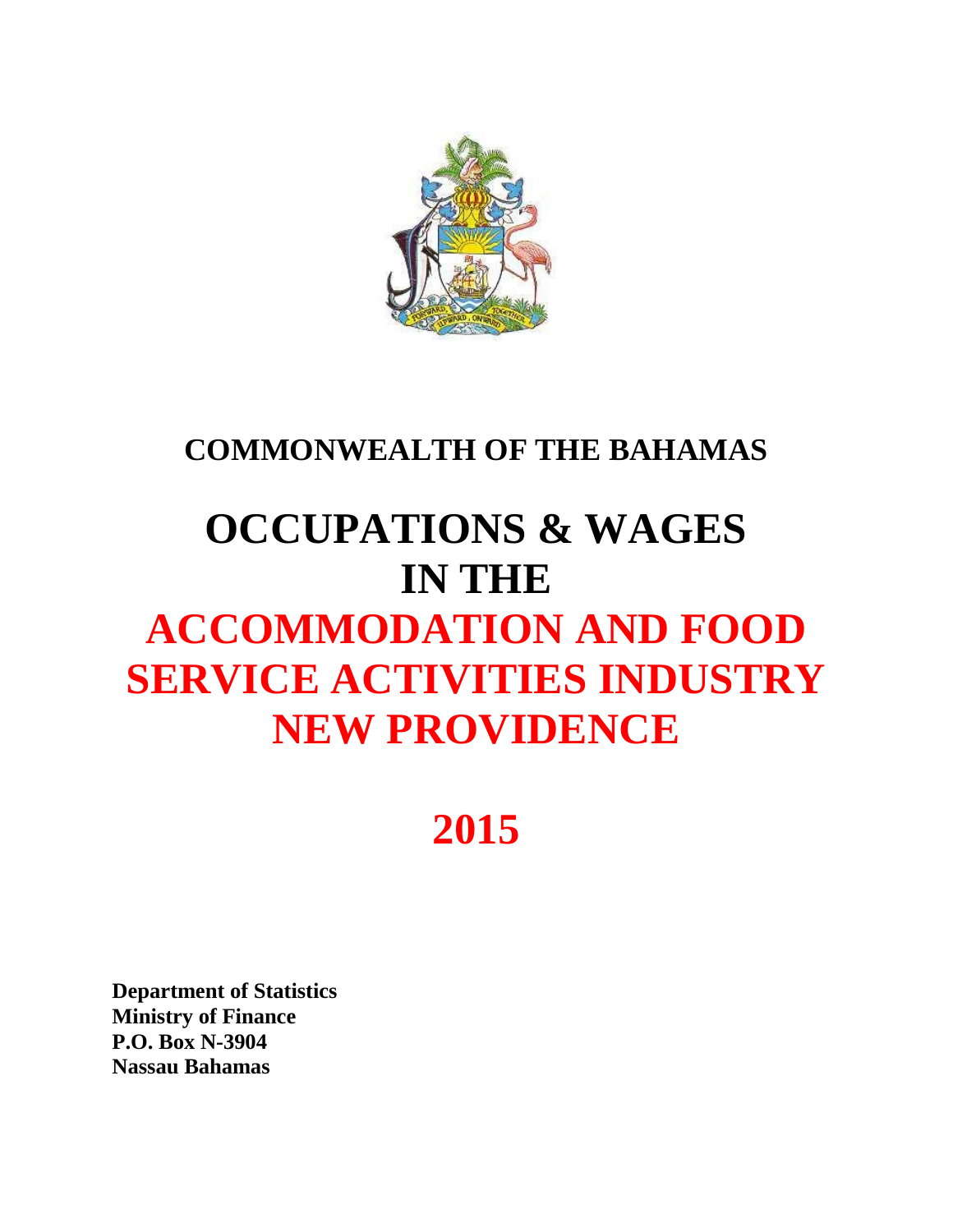#### **F O R E W O R D**

This report provides data on persons employed in the Accommodation and Food Service Activities Industry in New Providence. The report contains information on occupation, sex; average hours worked and average basic wages per week for the year 2015. The information provided in the document was obtained from an administrative data source of leading Accommodation and Food Service Activities establishments which account for approximately fifty percent (50%) of total employment in these establishments operating in New Providence in 2015. Though limited in this respect, the results do provide valuable information on occupations, average basic wages *(not including mandatory and other gratuities for tip category workers)* and average hours worked in the Accommodation and Food Service Activities sector.

This report, previously named the **'Occupations & Wages Report in the Hotel Industry'** was renamed in 2011 to **'Occupations & Wages in the Accommodation and Food Service Activities Industry** to comply with revised industrial classification outlined in the International Industrial Classification of All Economic Activities (ISIC 2008). Up to 2012, this report provided data for All Bahamas, New Providence and Grand Bahama and The Family Islands. However, this 2015 report provides data only for New Providence. The Department of Statistics wishes to acknowledge the valuable cooperation and assistance of participating agencies such as the Department of Labour, The Bahamas Hotel Employers' Association (BHEA) and the Bahamas Hotel Catering & Allied Workers Union (BHC & AWU). This report was prepared Carmen Dawkins, Deputy Director, Leona Wilson Acting Director and the staff of the Labour Market Information Unit. We gratefully acknowledge the assistance of the web

administrator responsible for mounting it on the department's web-site.  $H/d$ 

**Leona Wilson Acting Director**

**Department of Statistics**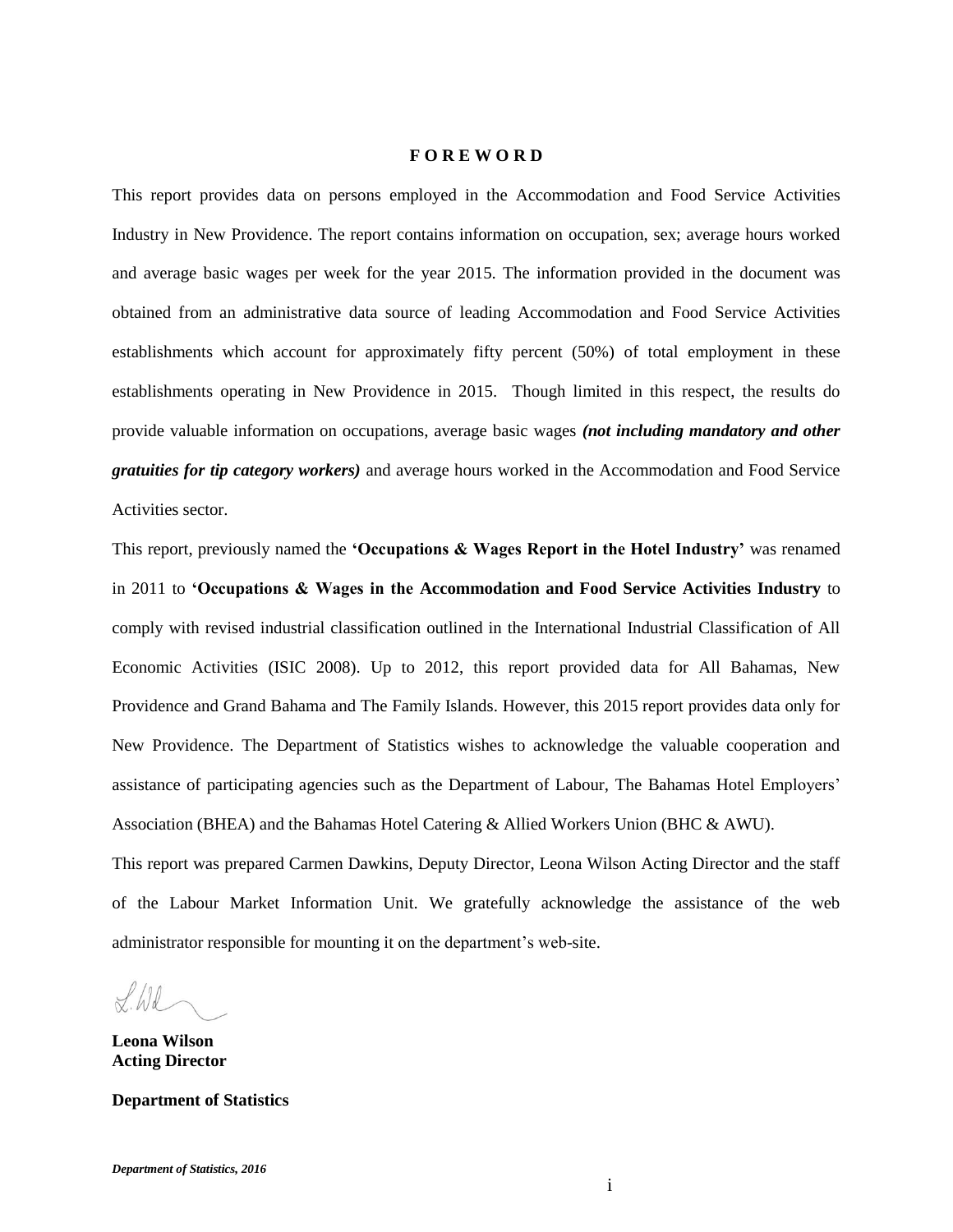## TABLE OF CONTENTS

|                          |                                                                                                                                                                                                          | PAGE NO.       |
|--------------------------|----------------------------------------------------------------------------------------------------------------------------------------------------------------------------------------------------------|----------------|
| Foreword                 |                                                                                                                                                                                                          | $\mathbf{i}$   |
| <b>Table of Contents</b> |                                                                                                                                                                                                          | $\mathbf{ii}$  |
| Data Highlights          |                                                                                                                                                                                                          | $iii - v$      |
| Table 1                  | Percentage Distribution of Employed Persons<br>in the Accommodation And Food Service<br>Activities Industry by Occupational Group<br>and Sex - New Providence: 2015                                      | 1              |
| Table 2                  | Employed Persons in the Accommodation<br>And Food Service Activities Industry<br>by Occupational Group, Sex and<br>Average Wage per Week -<br>New Providence: 2015 & 2014                                | $\overline{2}$ |
| Table 3                  | Employed Persons in the Accommodation<br>And Food Service Activities Industry<br>By Occupational Group, Sex, Actual and<br>Percentage Change in Average Wage per<br>Week - New Providence: $2015 & 2014$ | 3              |
| Table 4                  | Employed Persons in the Accommodation<br>And Food Service Activities Industry by<br>Occupation, Sex, Average, Hours Worked and<br>Average Wage per Week -<br>New Providence: 2015                        | $4 - 8$        |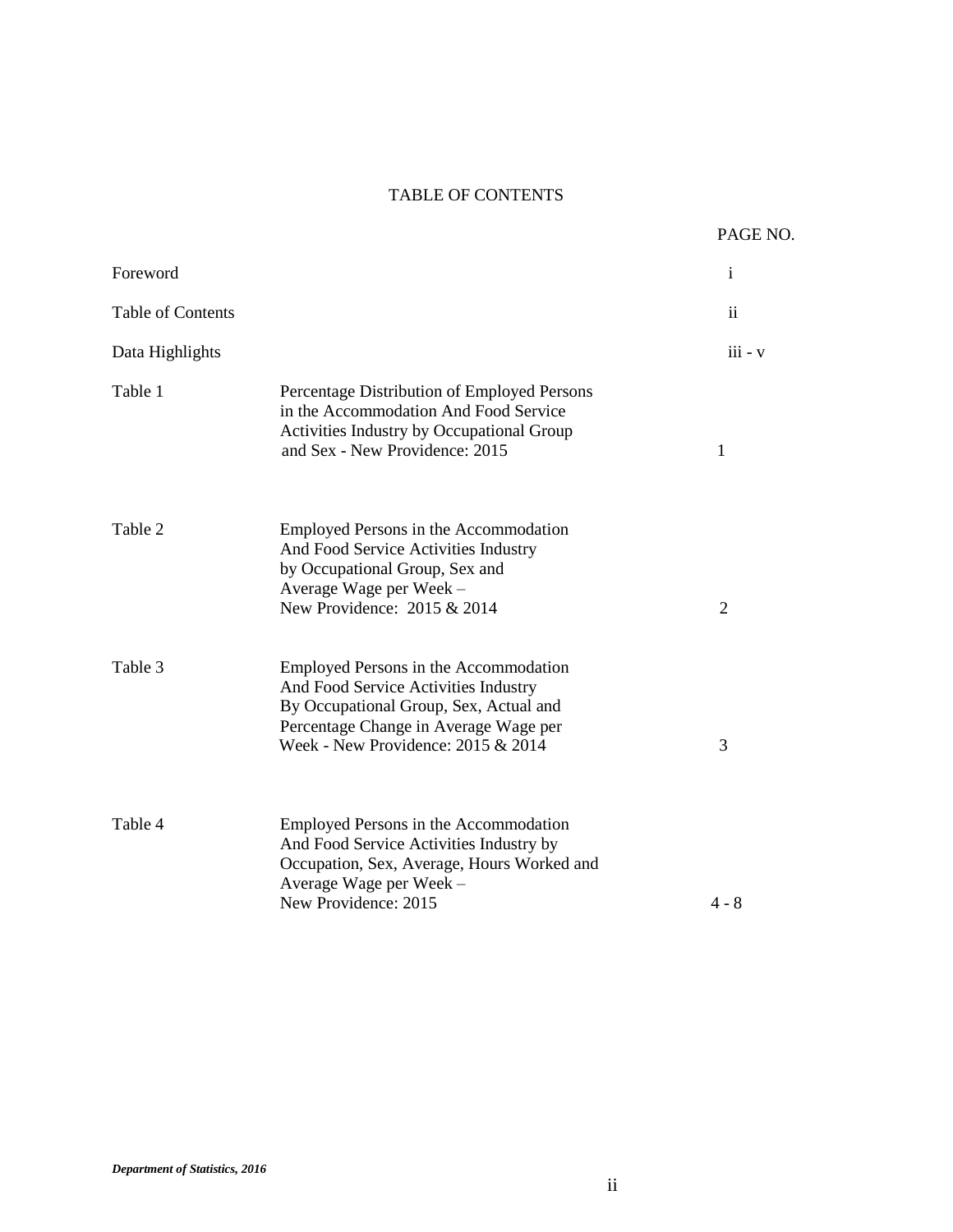## **DATA HIGHLIGHTS**

**In 2015, the number of workers in the Accommodation and Food Service Activities Industry in New Providence decreased by 4%. Despite this decrease, average weekly wages rose by 3%. In 2015, the total average hours worked was 40.**

**The average weekly wage for males increased in all occupational groups, except for Skilled Agriculture and Fishery Workers and Craft and Related Trade Workers which decreased by 12% and 3%, respectively.**

**For females, increased average wages occurred in all the occupational groups except in the category of Managers, Plant and Machine Operators and Assemblers and Elementary Occupations. The increases ranged from \$56 in the Professionals, Science and Engineering Professionals group to \$4 in the Skilled Agriculture and Fishery Workers occupational group.** 

**Managers earned the highest weekly wage (\$819). This was followed closely by Professionals, Science and Engineering Professionals (\$798). The average weekly wage for Professionals, Science and Engineering Professionals in 2015 was much higher than in 2014 (\$683). The lowest average weekly wage (\$246) was earned in the Elementary Occupational Group.**

**Within the Industry both males and females worked an average of 40 hours per week.**

**Service and Sales Workers was the largest occupational group, accounting for 42% of all workers in 2015.**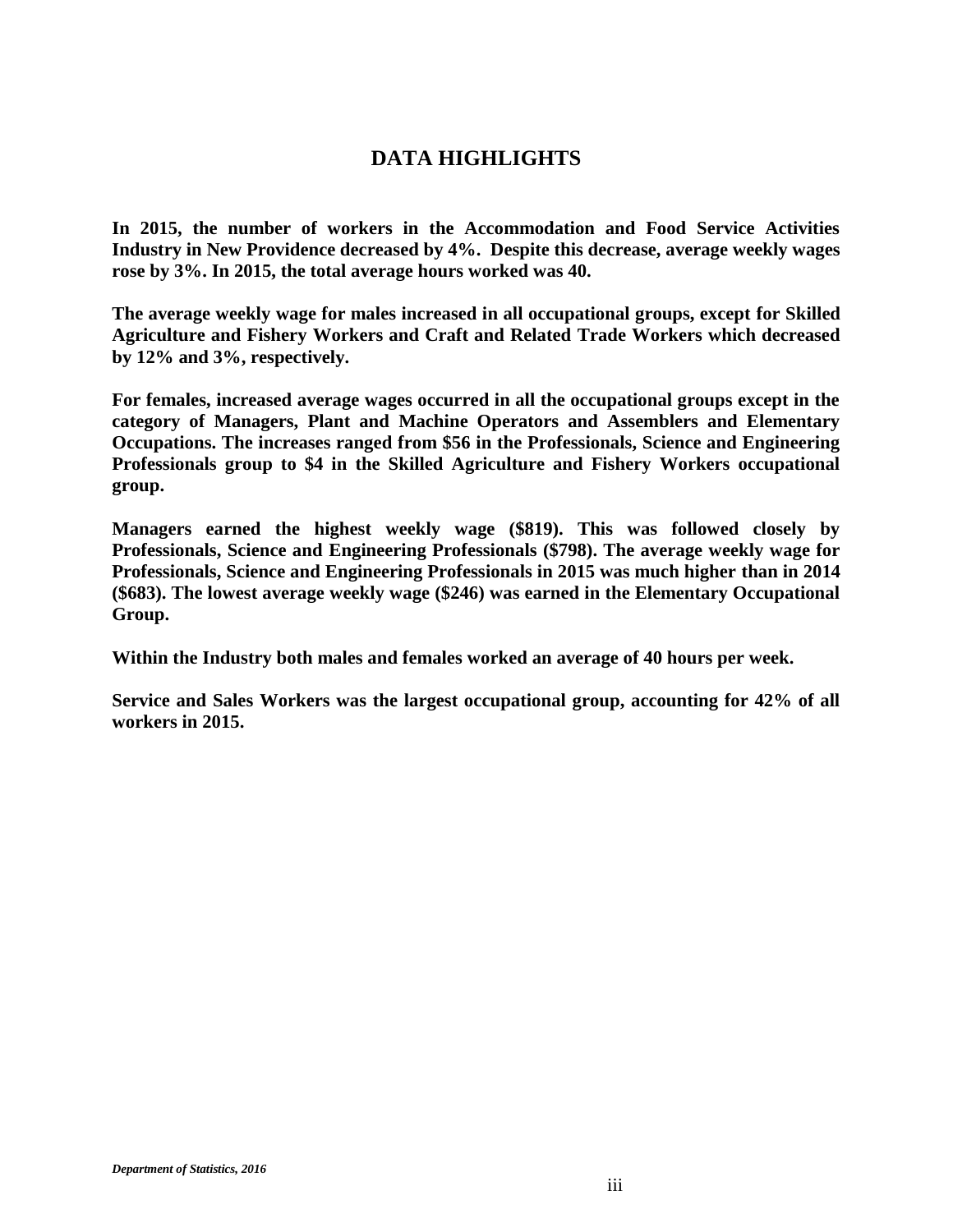## **DATA HIGHLIGHTS**

## **NUMBER OF EMPLOYED PERSONS AND AVERAGE WAGE PER WEEK BY ISLAND AND SEX OCCUPATIONS AND WAGES IN THE ACCOMMODATION AND FOOD SERVICE ACTIVITIES INDUSTRY**

| 1999 | 2015 |
|------|------|
|------|------|

| <b>EMPLOYED PERSONS</b>   |       |        |        |        |        |        |        |        |        |        |        |
|---------------------------|-------|--------|--------|--------|--------|--------|--------|--------|--------|--------|--------|
| IN THE HOTEL INDUSTRY     | 1999  | 2000   | 2001   | 2002   | 2003   | 2004   | 2005   | 2006   | 2007   | 2008   | 2009   |
|                           |       |        |        |        |        |        |        |        |        |        |        |
| <b>ALL BAHAMAS</b>        |       |        |        |        |        |        |        |        |        |        |        |
| <b>TOTAL</b>              | 9,785 | 10,365 | 10,643 | 10,208 | 11,369 | 12,022 | 12,023 | 11,946 | 13,440 | 12,630 | 11,681 |
| <b>MALE</b>               | 4,872 | 5,081  | 5,118  | 4,963  | 5,423  | 5,745  | 5,728  | 5,666  | 6,313  | 5,947  | 5,610  |
| <b>FEMALE</b>             | 4,913 | 5,284  | 5,525  | 5,245  | 5,946  | 6,277  | 6,295  | 6,280  | 7,127  | 6,683  | 6,071  |
|                           |       |        |        |        |        |        |        |        |        |        |        |
| <b>NEW PROVIDENCE</b>     |       |        |        |        |        |        |        |        |        |        |        |
| <b>TOTAL</b>              | 7,996 | 8,781  | 9,097  | 9,045  | 10,176 | 9,812  | 10,020 | 10,823 | 12,356 | 11,619 | 10,895 |
| <b>MALE</b>               | 3,976 | 4,311  | 4,375  | 4,390  | 4,881  | 4,776  | 4,844  | 5,233  | 5,884  | 5,564  | 5,282  |
| <b>FEMALE</b>             | 4,020 | 4,470  | 4,722  | 4,655  | 5,295  | 5,036  | 5,176  | 5,590  | 6,472  | 6,055  | 5,613  |
|                           |       |        |        |        |        |        |        |        |        |        |        |
| <b>GRAND BAHAMA AND</b>   |       |        |        |        |        |        |        |        |        |        |        |
| <b>THE FAMILY ISLANDS</b> |       |        |        |        |        |        |        |        |        |        |        |
| <b>TOTAL</b>              | 1,789 | 1,584  | 1,546  | 1,163  | 1,193  | 2,210  | 2,003  | 1,123  | 1,084  | 1,011  | 786    |
| <b>MALE</b>               | 896   | 770    | 743    | 573    | 542    | 969    | 884    | 433    | 429    | 383    | 328    |
| <b>FEMALE</b>             | 893   | 814    | 803    | 590    | 651    | 1,241  | 1,119  | 690    | 655    | 628    | 458    |
| <b>AVERAGE WAGE</b>       |       |        |        |        |        |        |        |        |        |        |        |
| <b>PER WEEK</b>           | 1999  | 2000   | 2001   | 2002   | 2003   | 2004   | 2005   | 2006   | 2007   | 2008   | 2009   |
|                           |       |        |        |        |        |        |        |        |        |        |        |
| <b>ALL BAHAMAS</b>        |       |        |        |        |        |        |        |        |        |        |        |
| <b>TOTAL</b>              | \$304 | \$312  | \$322  | \$347  | \$336  | \$335  | \$355  | \$342  | \$361  | \$359  | \$365  |
| <b>MALE</b>               | \$334 | \$340  | \$346  | \$374  | \$360  | \$362  | \$381  | \$366  | \$379  | \$375  | \$376  |
| <b>FEMALE</b>             | \$273 | \$284  | \$299  | \$321  | \$314  | \$310  | \$332  | \$320  | \$346  | \$344  | \$356  |
|                           |       |        |        |        |        |        |        |        |        |        |        |
| <b>NEW PROVIDENCE</b>     |       |        |        |        |        |        |        |        |        |        |        |
| <b>TOTAL</b>              | \$303 | \$310  | \$320  | \$346  | \$335  | \$341  | \$367  | \$351  | \$369  | \$365  | \$370  |
| <b>MALE</b>               | \$336 | \$337  | \$344  | \$371  | \$359  | \$368  | \$392  | \$373  | \$387  | \$380  | \$380  |
| <b>FEMALE</b>             | \$271 | \$283  | \$297  | \$322  | \$313  | \$316  | \$344  | \$329  | \$354  | \$351  | \$361  |
|                           |       |        |        |        |        |        |        |        |        |        |        |
| <b>GRAND BAHAMA AND</b>   |       |        |        |        |        |        |        |        |        |        |        |
| <b>THE FAMILY ISLANDS</b> |       |        |        |        |        |        |        |        |        |        |        |
| <b>TOTAL</b>              | \$305 | \$323  | \$336  | \$352  | \$343  | \$306  | \$298  | \$260  | \$270  | \$285  | \$300  |
| <b>MALE</b>               | \$327 | \$357  | \$360  | \$395  | \$372  | \$332  | \$320  | \$280  | \$278  | \$306  | \$315  |
| <b>FEMALE</b>             | \$282 | \$283  | \$313  | \$311  | \$318  | \$285  | \$280  | \$247  | \$264  | \$272  | \$290  |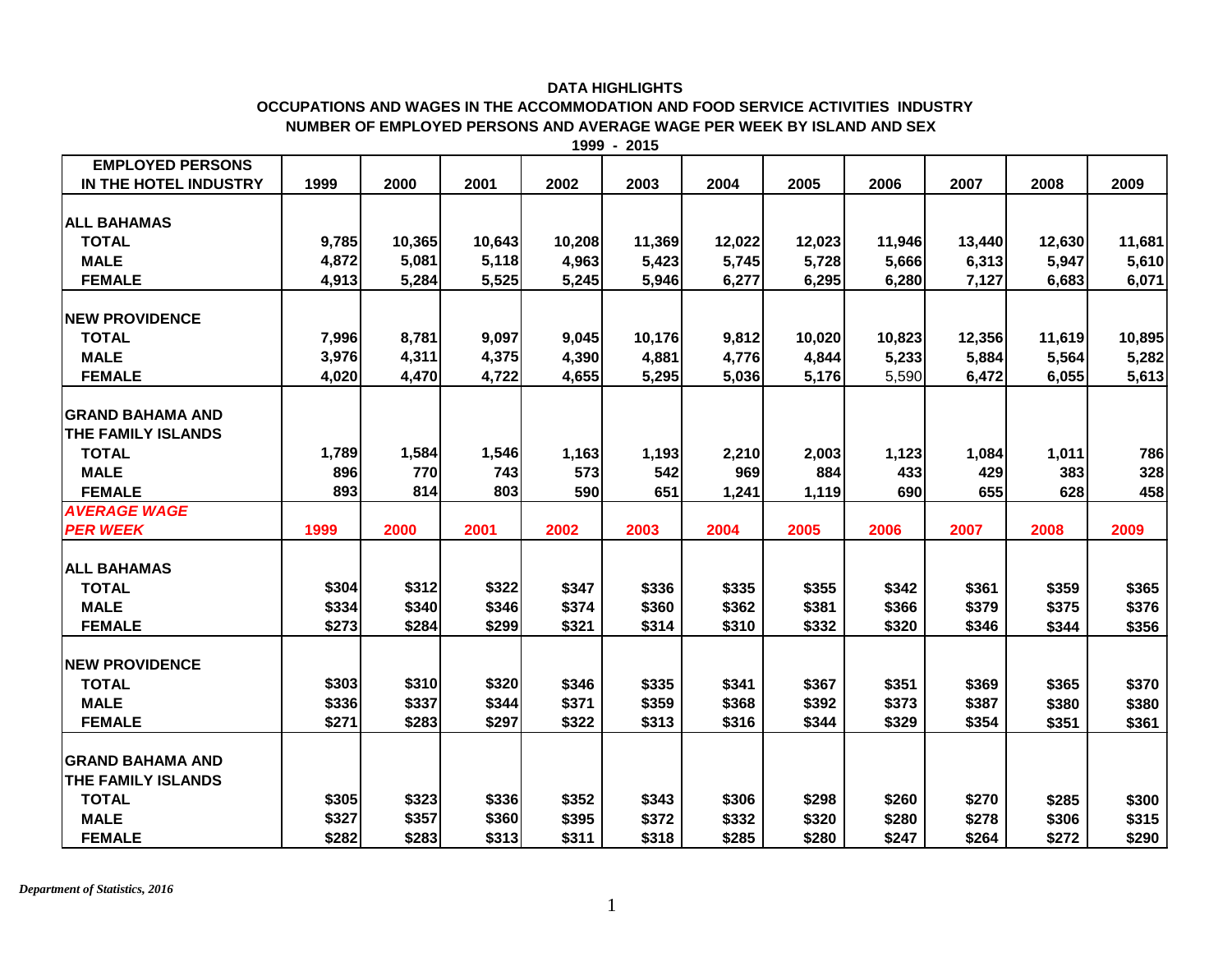### **DATA HIGHLIGHTS**

#### **1999 - 2015 NUMBER OF EMPLOYED PERSONS AND AVERAGE WAGE PER WEEK BY ISLAND AND SEX OCCUPATIONS AND WAGES IN THE ACCOMMODATION AND FOOD SERVICE ACTIVITIES INDUSTRY**

| <b>ALL BAHAMAS</b><br>N/A<br><b>TOTAL</b><br>N/A<br>N/A<br>11,746<br>11,802<br>11,651<br>N/A<br><b>MALE</b><br>N/A<br>N/A<br>5,968<br>5,600<br>5,616<br>6,202<br>6,035<br>N/A<br>N/A<br><b>FEMALE</b><br>5,778<br>N/A<br><b>NEW PROVIDENCE</b><br>10,946<br><b>TOTAL</b><br>11,243<br>11,041<br>10,981<br>10,862<br>5,313<br><b>MALE</b><br>5,599<br>5,389<br>5,374<br>5,361<br><b>FEMALE</b><br>5,347<br>5,854<br>5,668<br>5,501<br>5,667<br><b>GRAND BAHAMA AND</b><br>THE FAMILY ISLANDS<br>559<br>610<br>N/A<br>N/A<br>N/A<br>800<br><b>TOTAL</b><br>369<br>211<br>242<br>N/A<br>N/A<br><b>MALE</b><br>N/A<br><b>FEMALE</b><br>N/A<br>N/A<br>431<br>348<br>368<br>N/A<br><b>AVERAGE WAGE</b><br><b>PER WEEK</b><br>2011<br>2012<br>2013<br>2014<br>2015<br>2010 | <b>EMPLOYED PERSONS</b><br>IN THE HOTEL INDUSTRY | 2010 | 2011 | 2012 | 2013 | 2014 | 2015   |
|---------------------------------------------------------------------------------------------------------------------------------------------------------------------------------------------------------------------------------------------------------------------------------------------------------------------------------------------------------------------------------------------------------------------------------------------------------------------------------------------------------------------------------------------------------------------------------------------------------------------------------------------------------------------------------------------------------------------------------------------------------------------|--------------------------------------------------|------|------|------|------|------|--------|
|                                                                                                                                                                                                                                                                                                                                                                                                                                                                                                                                                                                                                                                                                                                                                                     |                                                  |      |      |      |      |      |        |
|                                                                                                                                                                                                                                                                                                                                                                                                                                                                                                                                                                                                                                                                                                                                                                     |                                                  |      |      |      |      |      |        |
|                                                                                                                                                                                                                                                                                                                                                                                                                                                                                                                                                                                                                                                                                                                                                                     |                                                  |      |      |      |      |      |        |
|                                                                                                                                                                                                                                                                                                                                                                                                                                                                                                                                                                                                                                                                                                                                                                     |                                                  |      |      |      |      |      |        |
|                                                                                                                                                                                                                                                                                                                                                                                                                                                                                                                                                                                                                                                                                                                                                                     |                                                  |      |      |      |      |      |        |
|                                                                                                                                                                                                                                                                                                                                                                                                                                                                                                                                                                                                                                                                                                                                                                     |                                                  |      |      |      |      |      |        |
|                                                                                                                                                                                                                                                                                                                                                                                                                                                                                                                                                                                                                                                                                                                                                                     |                                                  |      |      |      |      |      | 10,372 |
|                                                                                                                                                                                                                                                                                                                                                                                                                                                                                                                                                                                                                                                                                                                                                                     |                                                  |      |      |      |      |      | 5,128  |
|                                                                                                                                                                                                                                                                                                                                                                                                                                                                                                                                                                                                                                                                                                                                                                     |                                                  |      |      |      |      |      | 5,244  |
|                                                                                                                                                                                                                                                                                                                                                                                                                                                                                                                                                                                                                                                                                                                                                                     |                                                  |      |      |      |      |      |        |
|                                                                                                                                                                                                                                                                                                                                                                                                                                                                                                                                                                                                                                                                                                                                                                     |                                                  |      |      |      |      |      |        |
|                                                                                                                                                                                                                                                                                                                                                                                                                                                                                                                                                                                                                                                                                                                                                                     |                                                  |      |      |      |      |      |        |
|                                                                                                                                                                                                                                                                                                                                                                                                                                                                                                                                                                                                                                                                                                                                                                     |                                                  |      |      |      |      |      |        |
|                                                                                                                                                                                                                                                                                                                                                                                                                                                                                                                                                                                                                                                                                                                                                                     |                                                  |      |      |      |      |      |        |
|                                                                                                                                                                                                                                                                                                                                                                                                                                                                                                                                                                                                                                                                                                                                                                     |                                                  |      |      |      |      |      |        |
|                                                                                                                                                                                                                                                                                                                                                                                                                                                                                                                                                                                                                                                                                                                                                                     |                                                  |      |      |      |      |      |        |
|                                                                                                                                                                                                                                                                                                                                                                                                                                                                                                                                                                                                                                                                                                                                                                     |                                                  |      |      |      |      |      |        |
|                                                                                                                                                                                                                                                                                                                                                                                                                                                                                                                                                                                                                                                                                                                                                                     | <b>ALL BAHAMAS</b>                               |      |      |      |      |      |        |
| N/A<br>N/A<br><b>TOTAL</b><br>\$370<br>\$385<br>\$383                                                                                                                                                                                                                                                                                                                                                                                                                                                                                                                                                                                                                                                                                                               |                                                  |      |      |      |      |      | N/A    |
| N/A<br>N/A<br><b>MALE</b><br>\$376<br>\$399<br>\$396                                                                                                                                                                                                                                                                                                                                                                                                                                                                                                                                                                                                                                                                                                                |                                                  |      |      |      |      |      | N/A    |
| N/A<br><b>FEMALE</b><br>N/A<br>\$364<br>\$372<br>\$371                                                                                                                                                                                                                                                                                                                                                                                                                                                                                                                                                                                                                                                                                                              |                                                  |      |      |      |      |      | N/A    |
|                                                                                                                                                                                                                                                                                                                                                                                                                                                                                                                                                                                                                                                                                                                                                                     |                                                  |      |      |      |      |      |        |
| <b>NEW PROVIDENCE</b>                                                                                                                                                                                                                                                                                                                                                                                                                                                                                                                                                                                                                                                                                                                                               |                                                  |      |      |      |      |      |        |
| \$344<br>\$388<br>\$387<br>\$393<br><b>TOTAL</b><br>\$375                                                                                                                                                                                                                                                                                                                                                                                                                                                                                                                                                                                                                                                                                                           |                                                  |      |      |      |      |      | \$406  |
| \$344<br><b>MALE</b><br>\$381<br>\$400<br>\$408<br>\$402                                                                                                                                                                                                                                                                                                                                                                                                                                                                                                                                                                                                                                                                                                            |                                                  |      |      |      |      |      | \$418  |
| \$345<br><b>FEMALE</b><br>\$369<br>\$376<br>\$376<br>\$386                                                                                                                                                                                                                                                                                                                                                                                                                                                                                                                                                                                                                                                                                                          |                                                  |      |      |      |      |      | \$395  |
| <b>GRAND BAHAMA AND</b>                                                                                                                                                                                                                                                                                                                                                                                                                                                                                                                                                                                                                                                                                                                                             |                                                  |      |      |      |      |      |        |
| THE FAMILY ISLANDS                                                                                                                                                                                                                                                                                                                                                                                                                                                                                                                                                                                                                                                                                                                                                  |                                                  |      |      |      |      |      |        |
| N/A<br>N/A<br><b>TOTAL</b><br>\$298<br>\$307<br>\$309                                                                                                                                                                                                                                                                                                                                                                                                                                                                                                                                                                                                                                                                                                               |                                                  |      |      |      |      |      | N/A    |
| <b>MALE</b><br>N/A<br>N/A<br>\$290<br>\$312<br>\$319                                                                                                                                                                                                                                                                                                                                                                                                                                                                                                                                                                                                                                                                                                                |                                                  |      |      |      |      |      | N/A    |
| N/A<br>N/A<br>\$304<br><b>FEMALE</b><br>\$304<br>\$301                                                                                                                                                                                                                                                                                                                                                                                                                                                                                                                                                                                                                                                                                                              |                                                  |      |      |      |      |      | N/A    |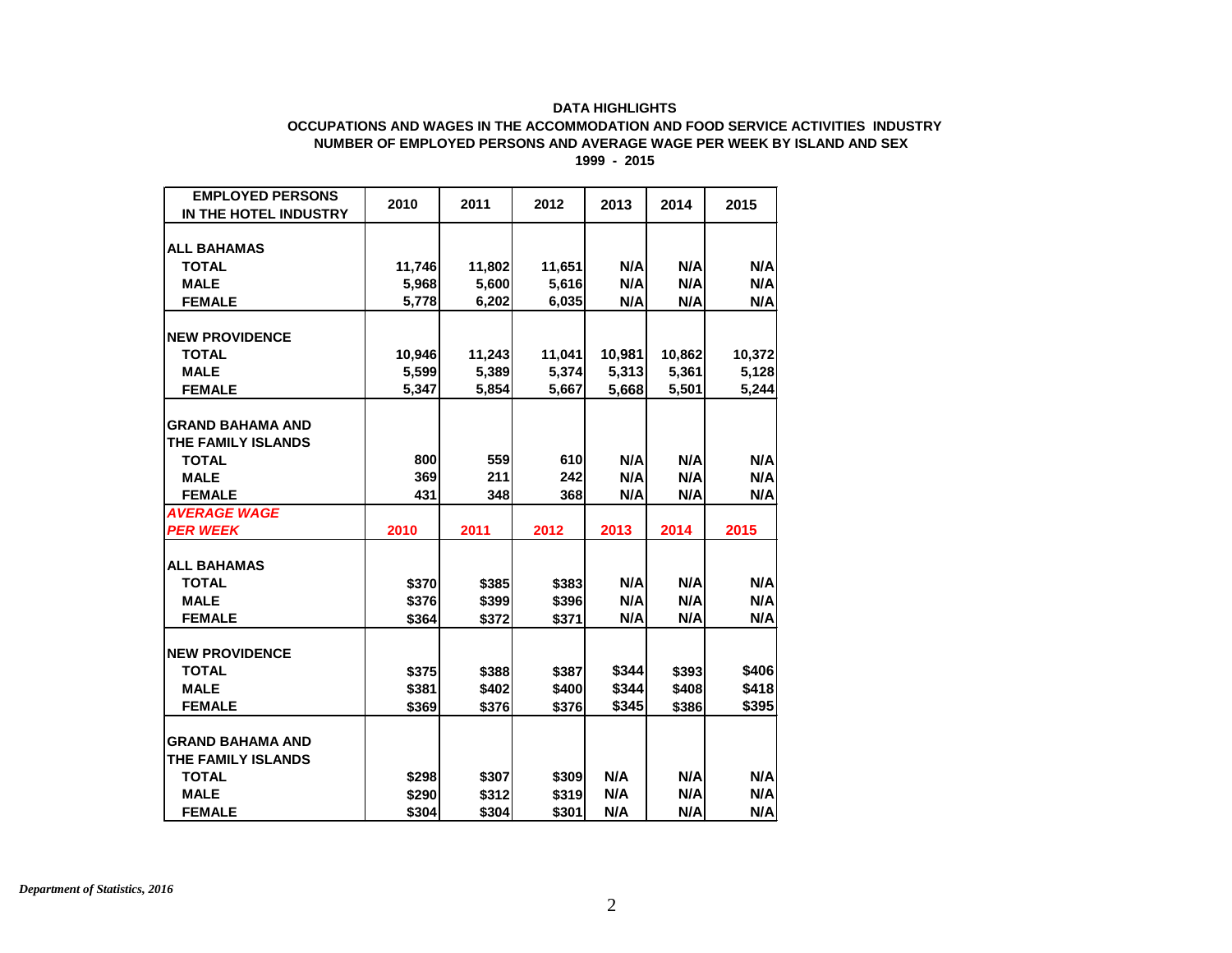## **PERCENTAGE DISTRIBUTION OF EMPLOYED PERSONS IN THE ACCOMMODATION AND FOOD SERVICE ACTIVITIES INDUSTRY BY OCCUPATIONAL GROUP AND SEX - NEW PROVIDENCE: 2015**

| <b>OCCUPATIONAL GROUP</b>                                             | <b>TOTAL</b> | <b>TOTAL % MALE</b> |       | <b>MALE % FEMALE</b> |       | <b>FEMALE %</b> |             | <b>SEX DISTRIBUTION</b> |
|-----------------------------------------------------------------------|--------------|---------------------|-------|----------------------|-------|-----------------|-------------|-------------------------|
|                                                                       |              |                     |       |                      |       |                 | <b>MALE</b> | <b>FEMALE</b>           |
| <b>TOTAL</b>                                                          | 10,372       | 100%                | 5,128 | 100%                 | 5,244 | 100%            | 49%         | 52%                     |
| <b>MANAGERS</b>                                                       | 994          | 10%                 | 447   | 9%                   | 547   | 10%             | 45%         | 55%                     |
| <b>PROFESSIONALS, SCIENCE AND</b><br><b>ENGINEERING PROFESSIONALS</b> | 154          | 1%                  | 54    | 1%                   | 100   | 2%              | 35%         | 65%                     |
| <b>TECHNICIANS AND ASSOCIATE</b><br><b>PROFESSIONALS</b>              | 925          | 9%                  | 471   | 9%                   | 454   | 9%              | 51%         | 49%                     |
| <b>CLERICAL SUPPORT WORKERS</b>                                       | 959          | 9%                  | 346   | 7%                   | 613   | 12%             | 36%         | 64%                     |
| <b>SERVICE AND SALES WORKERS</b>                                      | 4,323        | 42%                 | 2,148 | 42%                  | 2,175 | 41%             | 50%         | 50%                     |
| <b>SKILLED AGRICULTURE AND FISHERY</b><br><b>WORKERS</b>              | 97           | 1%                  | 73    | 1%                   | 24    | 0%              | 75%         | 25%                     |
| <b>CRAFT AND RELATED TRADE WORKERS</b>                                | 354          | 3%                  | 299   | 6%                   | 55    | 1%              | 84%         | 16%                     |
| PLANT AND MACHINE OPERATORS AND<br><b>ASSEMBLERS</b>                  | 214          | 2%                  | 92    | 2%                   | 122   | 2%              | 64%         | 36%                     |
| <b>IELEMENTARY OCCUPATIONS</b>                                        | 2,352        | 23%                 | 1,198 | 23%                  | 1,154 | 22%             | 51%         | 49%                     |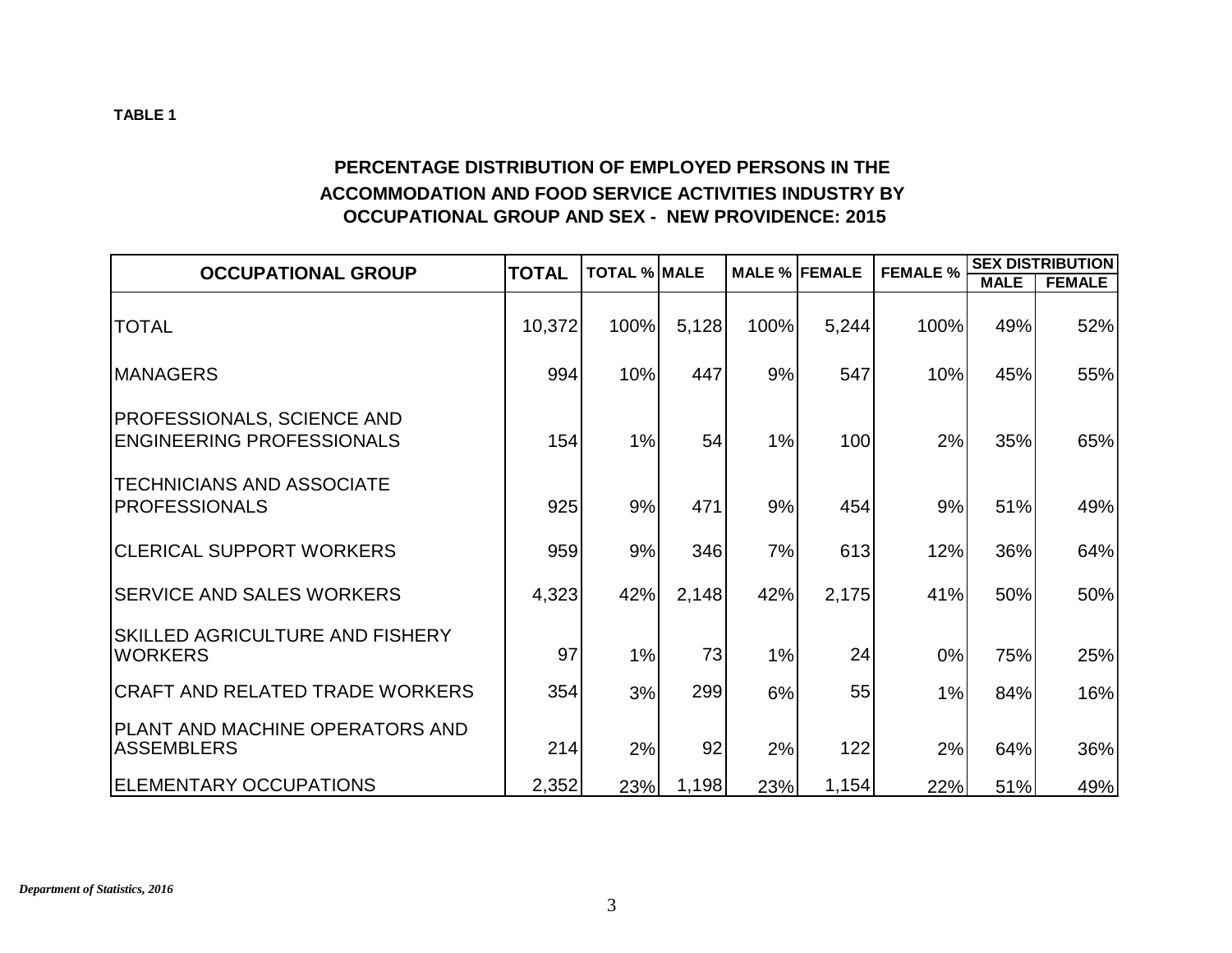|                                                       |                | 2015<br>2014   |                |                |                |                |
|-------------------------------------------------------|----------------|----------------|----------------|----------------|----------------|----------------|
|                                                       | <b>TOTAL</b>   | <b>MALE</b>    | <b>FEMALE</b>  | <b>TOTAL</b>   | <b>MALE</b>    | <b>FEMALE</b>  |
| <b>OCCUPATIONAL GROUP</b>                             | <b>AVERAGE</b> | <b>AVERAGE</b> | <b>AVERAGE</b> | <b>AVERAGE</b> | <b>AVERAGE</b> | <b>AVERAGE</b> |
|                                                       | <b>WAGE</b>    | <b>WAGE</b>    | <b>WAGE</b>    | <b>WAGE</b>    | <b>WAGE</b>    | <b>WAGE</b>    |
|                                                       | <b>PER</b>     | <b>PER</b>     | <b>PER</b>     | <b>PER</b>     | <b>PER</b>     | <b>PER</b>     |
|                                                       | <b>WEEK</b>    | <b>WEEK</b>    | <b>WEEK</b>    | <b>WEEK</b>    | <b>WEEK</b>    | <b>WEEK</b>    |
| <b>TOTAL</b>                                          | \$406          | \$418          | \$395          | \$393          | \$408          | \$386          |
| <b>MANAGERS</b>                                       | \$820          | \$907          | \$749          | \$827          | \$902          | \$757          |
| <b>PROFESSIONALS, SCIENCE AND</b>                     |                |                |                |                |                |                |
| <b>ENGINEERING PROFESSIONALS</b>                      | \$798          | \$834          | \$778          | \$683          | \$650          | \$722          |
| <b>TECHNICIANS AND ASSOCIATE</b>                      |                |                |                |                |                |                |
| <b>PROFESSIONALS</b>                                  | \$573          | \$608          | \$537          | \$526          | \$544          | \$509          |
| <b>CLERICAL SUPPORT WORKERS</b>                       | \$472          | \$495          | \$458          | \$405          | \$406          | \$405          |
| <b>SERVICE AND SALES WORKERS</b>                      | \$336          | \$340          | \$333          | \$311          | \$305          | \$316          |
| <b>SKILLED AGRICULTURE AND FISHERY</b>                |                |                |                |                |                |                |
| <b>WORKERS</b>                                        | \$443          | \$436          | \$464          | \$477          | \$493          | \$460          |
| <b>CRAFT AND RELATED TRADE</b><br><b>WORKERS</b>      | \$436          | \$438          | \$423          | \$447          | \$452          | \$389          |
|                                                       |                |                |                |                |                |                |
| IPLANT AND MACHINE OPERATORS<br><b>AND ASSEMBLERS</b> | \$317          | \$348          | \$293          | \$314          | \$339          | \$301          |
| <b>ELEMENTARY OCCUPATIONS</b>                         | \$246          | \$261          | \$230          | \$233          | \$253          | \$232          |

## **EMPLOYED PERSONS IN THE ACCOMMODATION AND FOOD SERVICE ACTIVITIES INDUSTRY BY OCCUPATIONAL GROUP, SEX AND AVERAGE WAGE PER WEEK - NEW PROVIDENCE: 2015 & 2014**

**TABLE 2**

*Department of Statistics, 2016*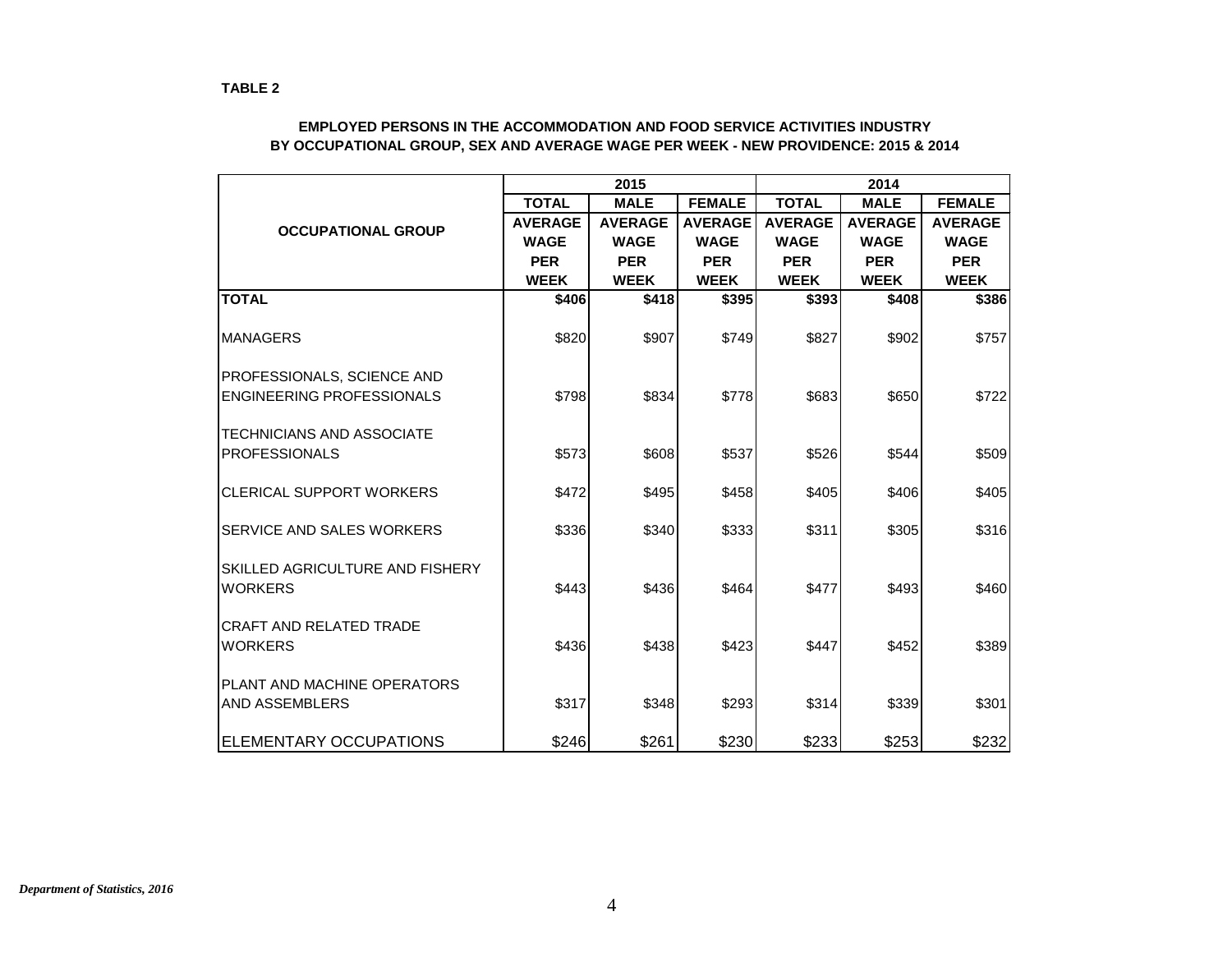## **EMPLOYED PERSONS IN THE ACCOMMODATION AND FOOD SERVICE ACTIVITIES INDUSTRY BY OCCUPATIONAL GROUP, SEX, ACTUAL AND PERCENTAGE CHANGE IN AVERAGE WAGE PE WEEK, NEW PROVIDENCE: 2015 & 2014**

|                                                                | <b>TOTAL</b>        |       | <b>CHANGE</b> |       |       | <b>MALE</b>         | <b>CHANGE</b> |        |             | <b>FEMALE</b>       | <b>CHANGE</b>    |       |
|----------------------------------------------------------------|---------------------|-------|---------------|-------|-------|---------------------|---------------|--------|-------------|---------------------|------------------|-------|
| <b>OCCUPATIONAL GROUP</b>                                      | <b>AVERAGE WAGE</b> |       |               |       |       | <b>AVERAGE WAGE</b> |               |        |             | <b>AVERAGE WAGE</b> |                  |       |
|                                                                | <b>PER WEEK</b>     |       | <b>ACTUAL</b> | $\%$  |       | <b>PER WEEK</b>     | <b>ACTUAL</b> | $\%$   |             | <b>PER WEEK</b>     | <b>ACTUAL</b>    | $\%$  |
|                                                                | 2015                | 2014  |               |       | 2015  | 2014                |               |        | <b>2015</b> | 2014                |                  |       |
| <b>TOTAL</b>                                                   | \$406               | \$393 | \$13          | 3%    | \$418 | \$408               | \$10          | 2%     | \$395       | \$386               | $\overline{\$9}$ | 2%    |
| <b>MANAGERS</b>                                                | \$819               | \$827 | $-$ \$8       | $-1%$ | \$906 | \$902               | \$4           | 0%     | \$748       | \$757               | $-$ \$9          | $-1%$ |
| <b>IPROFESSIONALS, SCIENCE AND</b><br>IENGEERING PROFESSIONALS | \$798               | \$683 | \$115         | 17%   | \$834 | \$650               | \$184         | 28%    | \$778       | \$722               | \$56             | 8%    |
| ITECHNICIANS AND ASSOCIATE<br><b>IPROFESSIONALS</b>            | \$573               | \$526 | \$47          | 9%    | \$608 | \$544               | \$64          | 12%    | \$536       | \$509               | \$27             | 5%    |
| <b>ICLERICAL SUPPORT WORKERS</b>                               | \$471               | \$405 | \$66          | 16%   | \$495 | \$406               | \$89          | 22%    | \$458       | \$405               | \$53]            | 13%   |
| ISERVICE AND SALES WORKERS                                     | \$336               | \$311 | \$25          | 8%    | \$339 | \$305               | \$34          | 11%    | \$332       | \$316               | \$16             | 5%    |
| ISKILLED AGRICULTURE AND FISHERY<br><b>WORKERS</b>             | \$443               | \$477 | $-$ \$34      | $-7%$ | \$436 | \$493               | $-$ \$57      | $-12%$ | \$464]      | \$460               | \$4              | 1%    |
| ICRAFT AND RELATED TRADE<br><b>WORKERS</b>                     | \$435               | \$447 | $-$12$        | $-3%$ | \$438 | \$452               | $-$14$        | $-3%$  | \$422       | \$389               | \$33]            | 8%    |
| <b>IPLANT AND MACHINE OPERATORS</b><br>IAND ASSEMBLERS         | \$316               | \$314 | \$2           | 1%    | \$348 | \$339               | \$9           | 3%     | \$293       | \$301               | $-$ \$8          | $-3%$ |
| <b>IELEMENTARY OCCUPATIONS</b>                                 | \$246               | \$233 | \$13          | 6%    | \$261 | \$253               | \$8           | 3%     | \$230       | \$232               | $-$ \$2          | $-1%$ |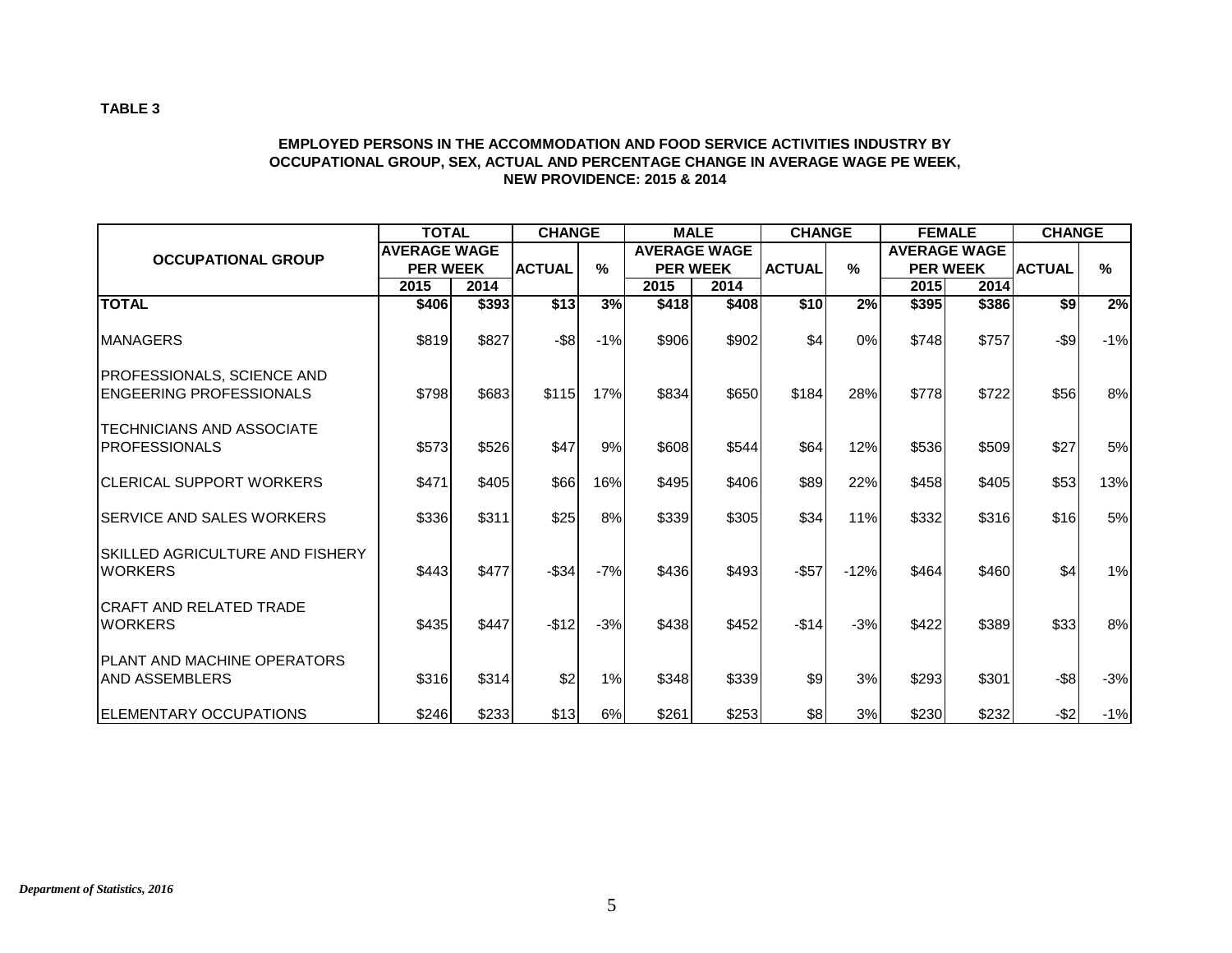## **TABLE 4**

## **EMPLOYED PERSONS IN THE ACCOMMODATION AND FOOD SERVICE ACTIVITIES INDUSTRY BY OCCUPATION, SEX, AVERAGE HOURS WORKED AND AVERAGE WAGE PER WEEK - NEW PROVIDENCE: 2015**

| <b>OCCUPATION</b>                                                      |              | <b>AVERAGE HOURS</b><br><b>WORKED</b> |               | <b>AVERAGE WAGE PER WEEK</b> |             |               |  |
|------------------------------------------------------------------------|--------------|---------------------------------------|---------------|------------------------------|-------------|---------------|--|
|                                                                        | <b>TOTAL</b> | <b>MALE</b>                           | <b>FEMALE</b> | <b>TOTAL</b>                 | <b>MALE</b> | <b>FEMALE</b> |  |
| <b>TOTAL</b>                                                           | 40           | 40                                    | 40            | \$406                        | \$418       | \$395         |  |
| <b>MANAGERS</b>                                                        | 40           | 40                                    | 40            | \$820                        | \$907       | \$749         |  |
| Managing Directors and Chief Executives                                | 40           | 40                                    | 40            | \$905                        | \$1,128     | \$729         |  |
| <b>Finance Managers</b>                                                | 40           | 40                                    | 40            | \$1,236                      | \$1,733     | \$1,009       |  |
| Personnel and Industrials Relation Managers (Non-Governmental)         | 40           | 40                                    | 40            | \$1,853                      | \$3,363     | \$1,578       |  |
| <b>Policy and Planning Managers</b>                                    | 40           | 40                                    | 40            | \$861                        | \$837       | \$870         |  |
| Business Services and Administration Managers Not Elsewhere Classified | 40           | 40                                    | 40            | \$862                        | \$979       | \$735         |  |
| <b>Sales and Marketing Managers</b>                                    | 40           | 40                                    | 40            | \$843                        | \$830       | \$850         |  |
| Advertising and Public Relations Managers                              | 40           | 40                                    | 40            | \$887                        | \$954       | \$873         |  |
| Research and Product Development Managers                              | 40           |                                       | 40            | \$650                        |             | \$650         |  |
| <b>Construction Managers</b>                                           | 40           | 40                                    |               | \$2,788                      | \$2,788     |               |  |
| Supply, Distribution and Related Managers                              | 40           | 40                                    | 40            | \$675                        | \$710       | \$600         |  |
| Information and Communications Technology Service Managers             | 40           | 40                                    | 40            | \$871                        | \$854       | \$915         |  |
| <b>Health Services Managers</b>                                        | 40           |                                       | 40            | \$1,289                      |             | \$1,289       |  |
| Financial and Insurance Services Branch Managers (Also                 | 40           | 40                                    | 40            | \$1,395                      | \$1,260     | \$1,664       |  |
| Includes Departmental Managers)                                        |              |                                       |               |                              |             |               |  |
| Professional Services Managers Not Elsewhere Classified                | 40           |                                       | 40            | \$880                        |             | \$880         |  |
| <b>Hotel and Motel Managers</b>                                        | 40           | 40                                    | 40            | \$648                        | \$672       | \$638         |  |
| Restaurant Managers (In Hotel)                                         | 40           | 40                                    | 40            | \$740                        | \$805       | \$690         |  |
| <b>Restaurant Managers (Not In Hotel)</b>                              | 40           | 40                                    | 40            | \$910                        | \$894       | \$926         |  |
| Bars, Lounges and Night Clubs (In Hotel)                               | 40           | 40                                    | 40            | \$901                        | \$1,003     | \$747         |  |
| <b>Retail and Wholesale Trade Managers</b>                             | 40           | 40                                    | 40            | \$497                        | \$454       | \$503         |  |
| Sports, Recreation and Cultural Centre Managers                        | 40           | 40                                    | 40            | \$761                        | \$729       | \$793         |  |
| Services Managers Not Elsewhere Classified                             | 40           | 40                                    | 40            | \$888                        | \$981       | \$734         |  |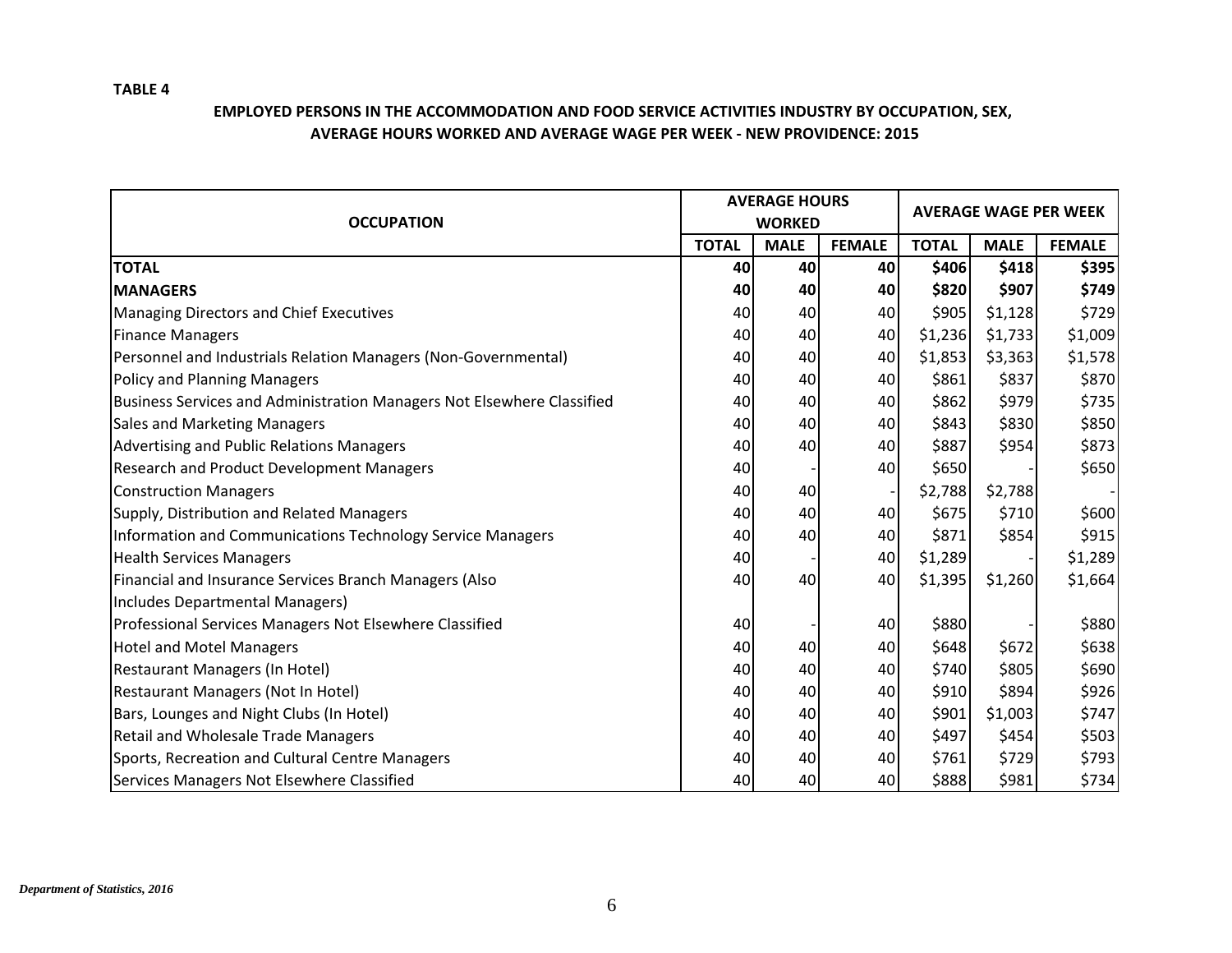|                                                                 |              | <b>AVERAGE HOURS</b> |               | <b>AVERAGE WAGE PER WEEK</b> |             |               |  |
|-----------------------------------------------------------------|--------------|----------------------|---------------|------------------------------|-------------|---------------|--|
| <b>OCCUPATION</b>                                               |              | <b>WORKED</b>        |               |                              |             |               |  |
|                                                                 | <b>TOTAL</b> | <b>MALE</b>          | <b>FEMALE</b> | <b>TOTAL</b>                 | <b>MALE</b> | <b>FEMALE</b> |  |
| PROFESSIONALS, SCIENCE AND ENGINEERING PROFESSIONALS            | 40           | 40 <sub>1</sub>      | 40            | \$798                        | \$834       | \$778         |  |
| <b>Civil Engineers</b>                                          | 40           | 40                   | 40            | \$621                        | \$706       | \$453         |  |
| <b>Nursing Professionals</b>                                    | 40           |                      | 40            | \$655                        |             | \$655         |  |
| <b>Paramedical Practitioners</b>                                | 40           | 40                   |               | \$1,186                      | \$1,186     |               |  |
| Environmental and Occupational Health and Hygiene Professionals | 40           | 40                   |               | \$834                        | \$834       |               |  |
| University and Higher Education Teachers                        | 40           |                      | 40            | \$1,623                      |             | \$1,623       |  |
| Accountants                                                     | 40           | 40                   | 40            | \$883                        | \$1,088     | \$803         |  |
| <b>Financial and Investment Advisers</b>                        | 40           |                      | 40            | \$900                        |             | \$900         |  |
| <b>Accountants (Non-Certified)</b>                              | 40           | 40                   | 40            | \$681                        | \$543       | \$756         |  |
| <b>Management and Organization Analysts</b>                     | 40           | 40                   | 40            | \$654                        | \$565       | \$831         |  |
| <b>Policy Administration Professionals</b>                      | 40           | 40                   |               | \$1,298                      | \$1,298     |               |  |
| Training and Staff Development Professionals                    | 40           | 40                   | 40            | \$786                        | \$972       | \$764         |  |
| Information and Communications Technology Sales Professionals   | 40           |                      | 40            | \$647                        |             | \$647         |  |
| <b>Systems Analysts</b>                                         | 40           | 40                   | 40            | \$1,258                      | \$1,382     | \$760         |  |
| <b>Systems Administrators</b>                                   | 40           | 40                   | 40            | \$760                        | \$640       | \$1,000       |  |
| Lawyers                                                         | 40           | 40                   |               | \$834                        | \$834       |               |  |
| <b>Archivists and Curators</b>                                  | 40           | 40                   |               | \$1,037                      | \$1,037     |               |  |
| <b>Authors and Related Writers</b>                              | 40           | 40                   | 40            | \$365                        | \$372       | \$350         |  |
| <b>TECHNICIANS AND ASSOCIATE PROFESSIONALS</b>                  | 40           | 40                   | 40            | \$573                        | \$608       | \$537         |  |
| Incinerator and Water Treatment Plant Operators                 | 40           | 40                   | 40            | \$345                        | \$356       | \$316         |  |
| Ships' Deck officers and Pilots                                 | 40           | 40                   | 40            | \$649                        | \$642       | \$679         |  |
| <b>Pharmaceutical Technicians and Assistants</b>                | 40           | 40                   | 40            | \$460                        | \$354       | \$481         |  |
| Physiotherapy Technicians and Assistants                        | 40           | 40                   | 40            | \$222                        | \$210       | \$224         |  |
| Environmental and Occupational Health Inspectors and Associates | 40           |                      | 40            | \$682                        |             | \$682         |  |
| <b>Accounting Associate Professionals</b>                       | 40           | 40                   | 40            | \$546                        | \$570       | \$526         |  |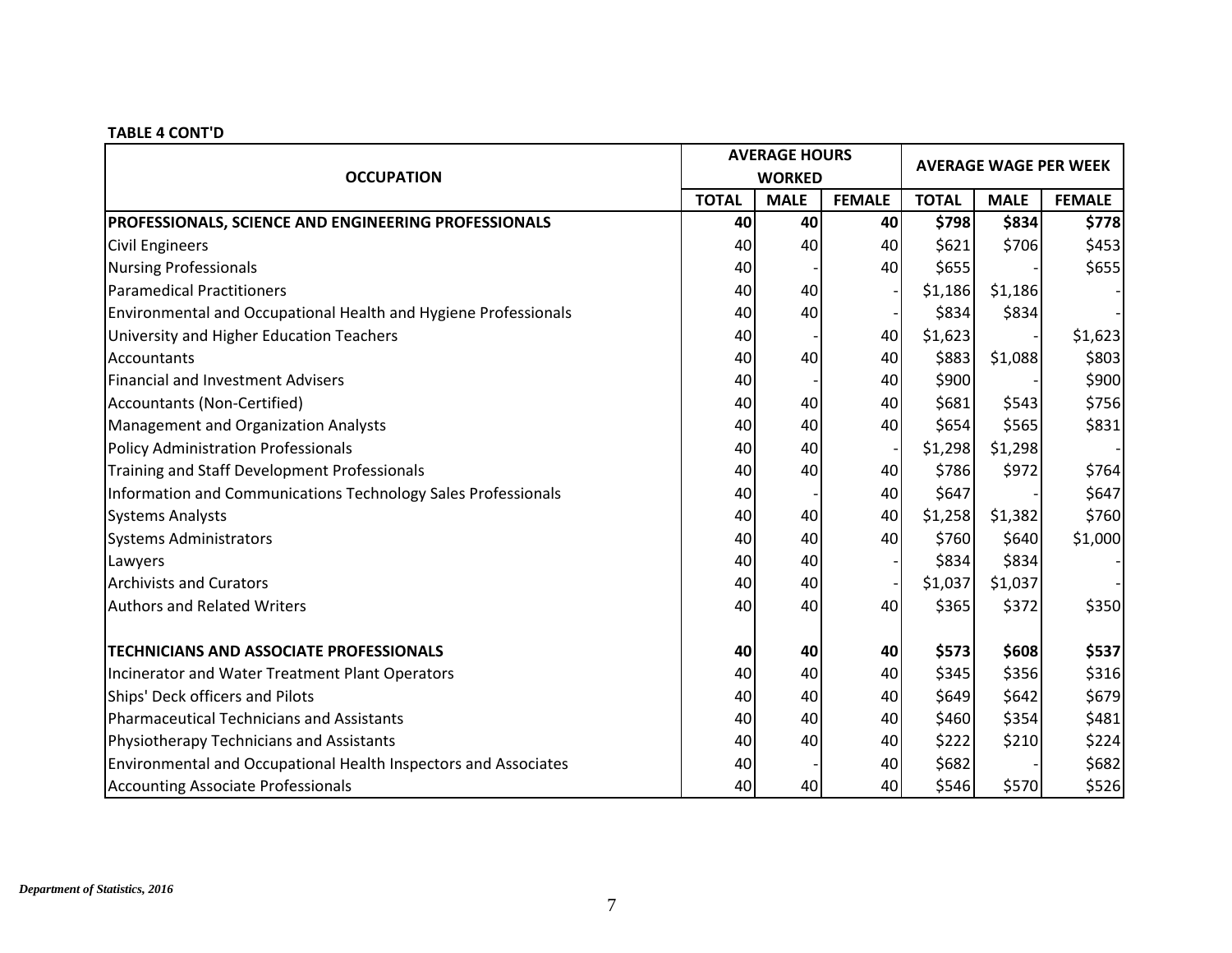| <b>OCCUPATION</b>                                                 |              | <b>AVERAGE HOURS</b><br><b>WORKED</b> |               | <b>AVERAGE WAGE PER WEEK</b> |             |               |  |
|-------------------------------------------------------------------|--------------|---------------------------------------|---------------|------------------------------|-------------|---------------|--|
|                                                                   | <b>TOTAL</b> | <b>MALE</b>                           | <b>FEMALE</b> | <b>TOTAL</b>                 | <b>MALE</b> | <b>FEMALE</b> |  |
| <b>Buyers</b>                                                     | 40           | 40                                    | 40            | \$807                        | \$908       | \$715         |  |
| <b>Conference and Event Planners</b>                              | 40           | 40                                    | 40            | \$591                        | \$587       | \$594         |  |
| <b>Employment Agents and Contractors</b>                          | 40           | 40                                    | 40            | \$1,480                      | \$1,384     | \$1,576       |  |
| <b>Real Estate Agents and Property Managers</b>                   | 40           | 40                                    |               | \$1,146                      | \$1,146     |               |  |
| office Supervisors                                                | 40           | 40                                    | 40            | \$763                        | \$1,198     | \$714         |  |
| Administrative and Executive Secretaries                          | 40           | 40                                    | 40            | \$568                        | \$399       | \$574         |  |
| Athletes and Sports Players                                       | 40           | 40                                    | 40            | \$597                        | \$634       | \$225         |  |
| Sports Coaches, Instructors and officials                         | 40           | 40                                    |               | \$1,251                      | \$1,251     |               |  |
| Fitness and Recreation Instructors and Program Leaders            | 40           | 40                                    |               | \$402                        | \$402       |               |  |
| Photographers                                                     | 40           | 40                                    | 40            | \$415                        | \$408       | \$420         |  |
| <b>Interior Designers and Decorators</b>                          | 40           | 40                                    | 40            | \$369                        | \$456       | \$283         |  |
| Chefs                                                             | 40           | 40                                    | 40            | \$770                        | \$886       | \$627         |  |
| Information and Communications Technology Operations Technicians  | 40           | 40                                    |               | \$510                        | \$510       |               |  |
| Information and Communication Technology User Support Technicians | 40           | 40                                    | 40            | \$630                        | \$636       | \$538         |  |
| <b>Computer Network and Systems Technicians</b>                   | 40           | 40                                    |               | \$663                        | \$663       |               |  |
| <b>Broadcasting and Audio-Visual Technicians</b>                  | 40           | 40                                    |               | \$464                        | \$464       |               |  |
| <b>CLERICAL SUPPORT WORKERS</b>                                   | 38           | 38                                    | 38            | \$472                        | \$495       | \$458         |  |
| <b>General office Clerks</b>                                      | 38           | 38                                    | 38            | \$422                        | \$372       | \$426         |  |
| Secretaries (General)                                             | 38           |                                       | 38            | \$405                        |             | \$405         |  |
| Data Entry Clerks                                                 | 38           |                                       | 38            | \$445                        |             | \$445         |  |
| Bookmakers, Croupiers and Related Gaming Workers                  | 38           | 38                                    | 38            | \$474                        | \$502       | \$451         |  |
| <b>Telephone Switchboard Operators</b>                            | 38           | 38                                    | 38            | \$307                        | \$321       | \$306         |  |
| <b>Hotel Receptionists</b>                                        | 38           | 38                                    | 38            | \$479                        | \$506       | \$470         |  |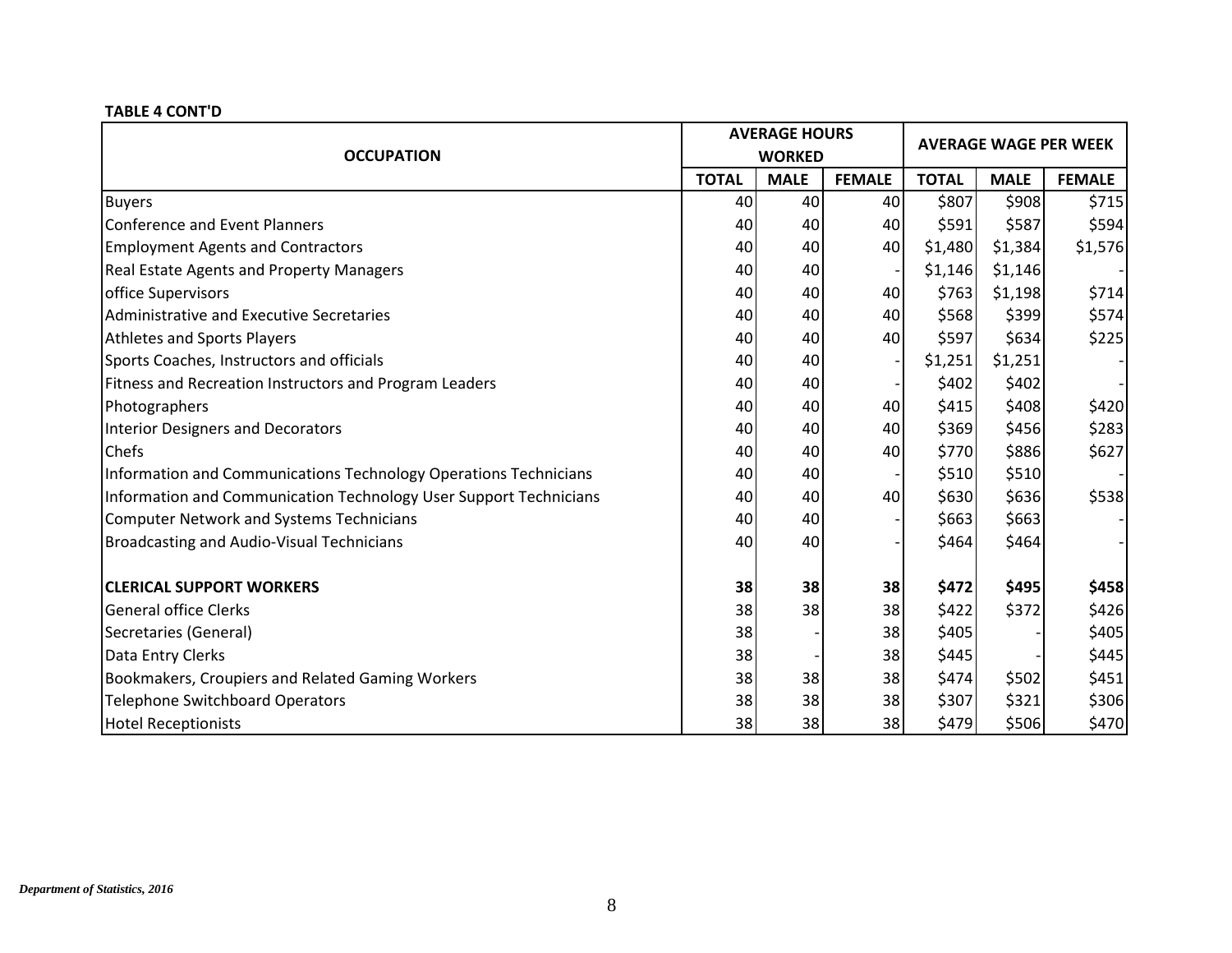|                                                                |              | <b>AVERAGE HOURS</b> |               | <b>AVERAGE WAGE PER WEEK</b> |             |               |  |
|----------------------------------------------------------------|--------------|----------------------|---------------|------------------------------|-------------|---------------|--|
| <b>OCCUPATION</b>                                              |              | <b>WORKED</b>        |               |                              |             |               |  |
|                                                                | <b>TOTAL</b> | <b>MALE</b>          | <b>FEMALE</b> | <b>TOTAL</b>                 | <b>MALE</b> | <b>FEMALE</b> |  |
| <b>Receptionists (General)</b>                                 | 38           | 38                   | 38            | \$384                        | \$414]      | \$380         |  |
| Client Information Workers Not Elsewhere Classified            | 38           | 38                   | 38            | \$442                        | \$464]      | \$314         |  |
| Accounting and Bookkeeping Clerks                              | 38           | 38                   | 38            | \$483                        | \$451       | \$503         |  |
| <b>Payroll Clerks</b>                                          | 38           | 38                   | 38            | \$643                        | \$686       | \$611         |  |
| <b>Stock Clerks</b>                                            | 38           | 38                   | 38            | \$325                        | \$321       | \$331         |  |
| <b>Mail Carriers and Sorting Clerks</b>                        | 38           | 38                   | 38            | \$403                        | \$318       | \$487         |  |
| <b>Personnel Clerks</b>                                        | 38           | 38                   | 38            | \$409                        | \$332       | \$421         |  |
| <b>SERVICE AND SALES WORKERS</b>                               | 38           | 38                   | 38            | \$336                        | \$340       | \$333         |  |
| <b>Travel Guides</b>                                           | 38           | 38                   | 38            | \$381                        | \$389       | \$378         |  |
| Cooks                                                          | 38           | 38                   | 38            | \$332                        | \$332       | \$332         |  |
| Pantry Worker In Hotel & Restaurant                            | 38           | 38                   | 38            | \$300                        | \$300       | \$300         |  |
| Waiters (In Hotel)                                             | 38           | 38                   | 38            | \$210                        | \$209       | \$212         |  |
| Bartenders (In Hotel)                                          | 38           | 38                   | 38            | \$266                        | \$268       | \$248         |  |
| Captains, Maitre'd and Food & Beverage Supervisors (Restaurant | 38           | 38                   | 38            | \$477                        | \$522       | \$412         |  |
| Or Bar in Hotel)                                               |              |                      |               |                              |             |               |  |
| Hairdressers                                                   | 38           |                      | 38            | \$210                        |             | \$210         |  |
| Cleaning & Housekeeping Supervisors In Hotels                  | 38           | 38                   | 38            | \$661                        | \$711       | \$622         |  |
| <b>Domestic Housekeepers</b>                                   | 38           | 38                   | 38            | \$298                        | \$281       | \$433         |  |
| <b>Building Caretakers</b>                                     | 38           | 38                   | 38            | \$561                        | \$572       | \$455         |  |
| Pet Groomers and Animal Care Workers                           | 38           | 38                   | 38            | \$528                        | \$507       | \$565         |  |
| Personal Services Workers Not Elsewhere Classified             | 38           | 38                   | 38            | \$393                        | \$430       | \$376         |  |
| <b>Stall and Market Salespersons</b>                           | 38           | 38                   | 38            | \$412                        | \$412       | \$412         |  |
| <b>Shop Supervisors</b>                                        | 38           | 38                   | 38            | \$346                        | \$328       | \$461         |  |
| <b>Shop Sales Assistants</b>                                   | 38           | 38                   | 38            | \$314                        | \$307       | \$314         |  |
| <b>Cashiers and Ticket Clerks</b>                              | 38           |                      | 38            | \$359                        |             | \$359         |  |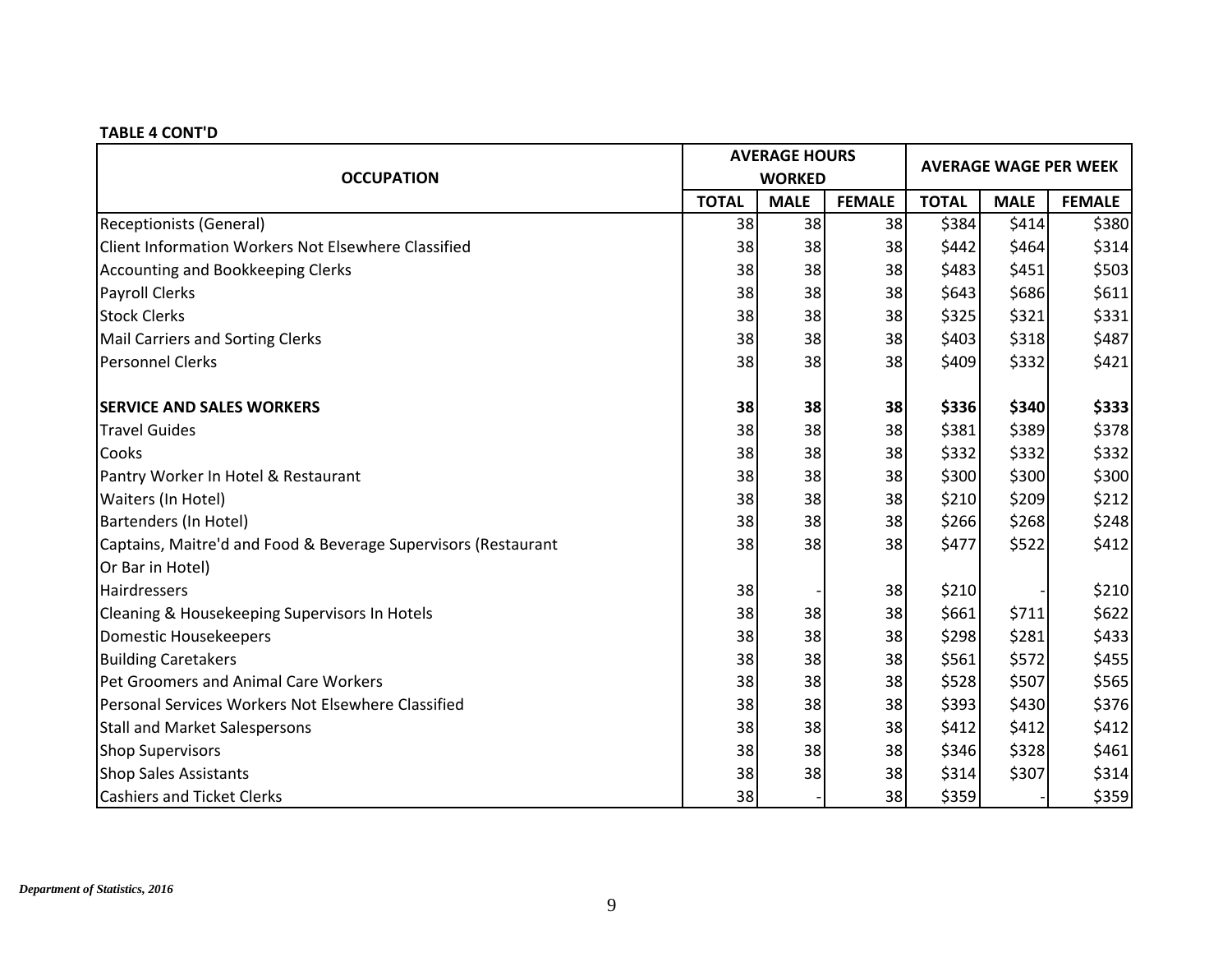| <b>OCCUPATION</b>                                             |              | <b>AVERAGE HOURS</b><br><b>WORKED</b> |               | <b>AVERAGE WAGE PER WEEK</b> |             |               |  |
|---------------------------------------------------------------|--------------|---------------------------------------|---------------|------------------------------|-------------|---------------|--|
|                                                               | <b>TOTAL</b> | <b>MALE</b>                           | <b>FEMALE</b> | <b>TOTAL</b>                 | <b>MALE</b> | <b>FEMALE</b> |  |
| Cashiers (Restaurants and Bars In Hotel)                      | 38           | 38                                    | 38            | \$344                        | \$317       | \$369         |  |
| Cashiers (Restaurants and Bars Not In Hotel)                  | 38           | 38                                    | 38            | \$401                        | \$400       | \$401         |  |
| <b>Service Station Attendants</b>                             | 38           | 38                                    |               | \$362                        | \$362       |               |  |
| <b>Food Service Counter Attendants</b>                        | 38           | 38                                    | 38            | \$268                        | \$244       | \$271         |  |
| Sales Workers Not Elsewhere Classified                        | 38           | 38                                    | 38            | \$278                        | \$286       | \$210         |  |
| <b>Child Care Workers</b>                                     | 38           |                                       | 38            | \$454                        |             | \$454         |  |
| <b>Security Guards</b>                                        | 38           | 38                                    | 38            | \$388                        | \$388       | \$388         |  |
| <b>Protective Services Workers Not Elsewhere Classified</b>   | 38           | 38                                    | 38            | \$306                        | \$265       | \$461         |  |
| <b>SKILLED AGRICULTURAL, FORESTRY AND FISHERY WORKERS</b>     | 40           | 40                                    | 40            | \$431                        | \$436       | \$465         |  |
| Gardeners, Horticultural and Nursery Growers                  | 40           | 40                                    | 40            | \$378                        | \$385       | \$489         |  |
| Aquarist                                                      | 40           | 40                                    | 40            | \$458                        | \$457       | \$460         |  |
| <b>CRAFT AND RELATED TRADE WORKERS</b>                        | 38           | 38                                    | 38            | \$436                        | \$438       | \$389         |  |
| <b>Bricklayers and Related Workers</b>                        | 38           | 38                                    |               | \$489                        | \$490       |               |  |
| <b>Carpenters and Joiners</b>                                 | 38           | 38                                    | 38            | \$440                        | \$443       | \$413         |  |
| <b>Plumbers and Pipe Fitters</b>                              | 38           | 38                                    | 38            | \$465                        | \$466       | \$432         |  |
| <b>Painters and Related Workers</b>                           | 38           | 38                                    | 38            | \$428                        | \$428       | \$428         |  |
| <b>Toolmakers and Related Workers</b>                         | 38           | 38                                    | 38            | \$433                        | \$433       | \$432         |  |
| <b>Motor Vehicle Mechanics and Repairers</b>                  | 38           | 38                                    |               | \$486                        | \$486       |               |  |
| Aircraft Engine Mechanics and Repairers                       | 38           | 38                                    |               | \$409                        | \$409       |               |  |
| Agricultural and Industrial Machinery Mechanics and Repairers | 38           | 38                                    | 38            | \$388                        | \$393       | \$333         |  |
| Handicraft Workers In Wood, Basketry and Related Materials    | 38           |                                       | 38            | \$589                        |             | \$589         |  |
| Printers                                                      | 38           | 38                                    |               | \$361                        | \$361       |               |  |